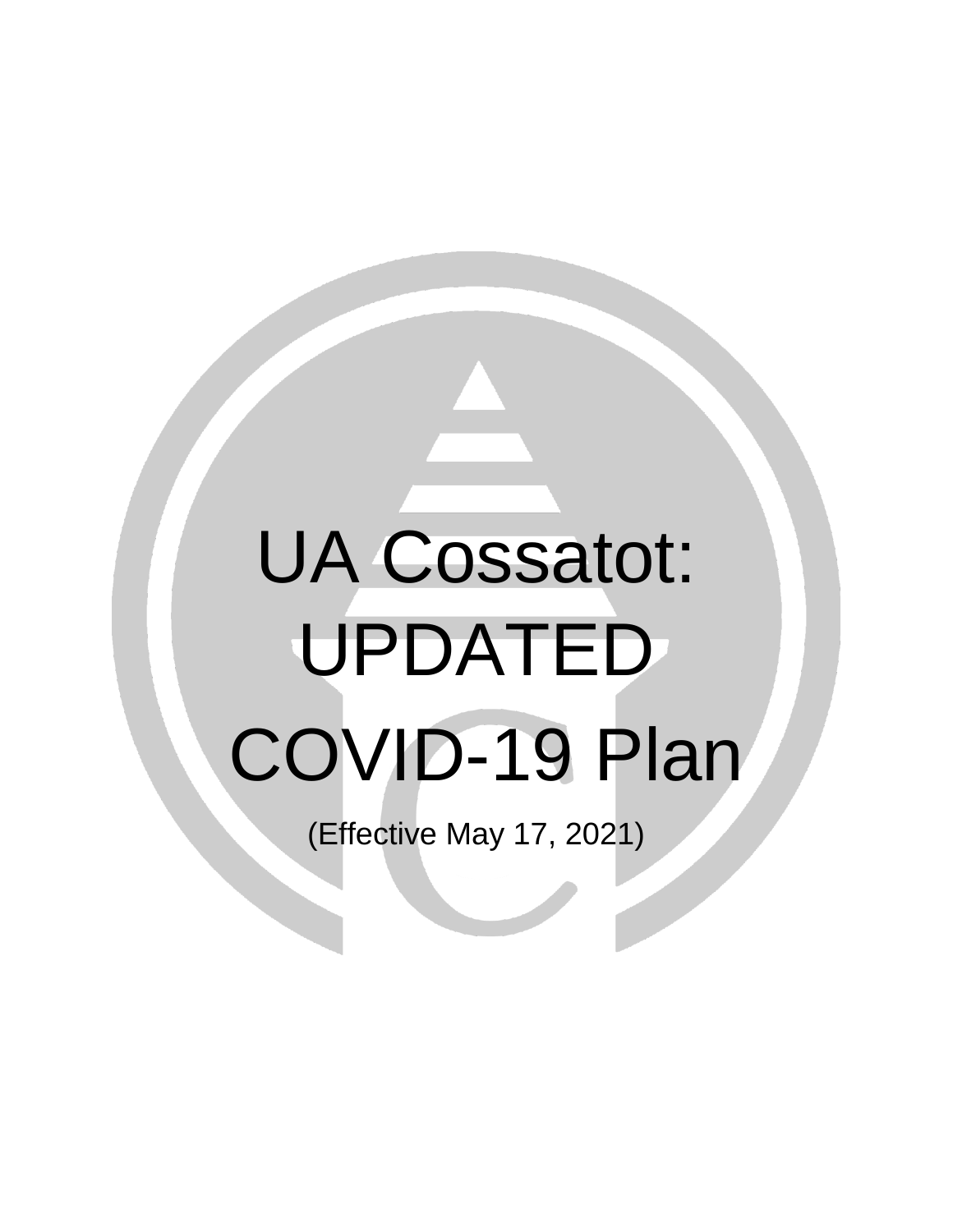# **Table of Contents**

| $\mathbf{2}$   |
|----------------|
| $\overline{2}$ |
| $\overline{2}$ |
| $\overline{2}$ |
| 3              |
| $\overline{4}$ |
| $\overline{4}$ |
| $\overline{4}$ |
| $\overline{4}$ |
|                |

# **Purpose and Introduction**

The purpose of this **UPDATED** institutional plan is to prepare UA Cossatot's staff, students, and community for a return to a traditional campus environment at all UA Cossatot campuses.

The following conditions will continue to guide this and any future COVID-19 plans at UA Cossatot:

- The number and rate of positive COVID-19 cases in our local communities.
- The testing, quarantine, isolation capabilities, and exposure protocols in place at our college.
- Procedures that ensure the college continues to have adequate PPE and cleaning services available at each campus.
- Guidance from the University of Arkansas System, local and state health entities, and the Arkansas Governor's Office.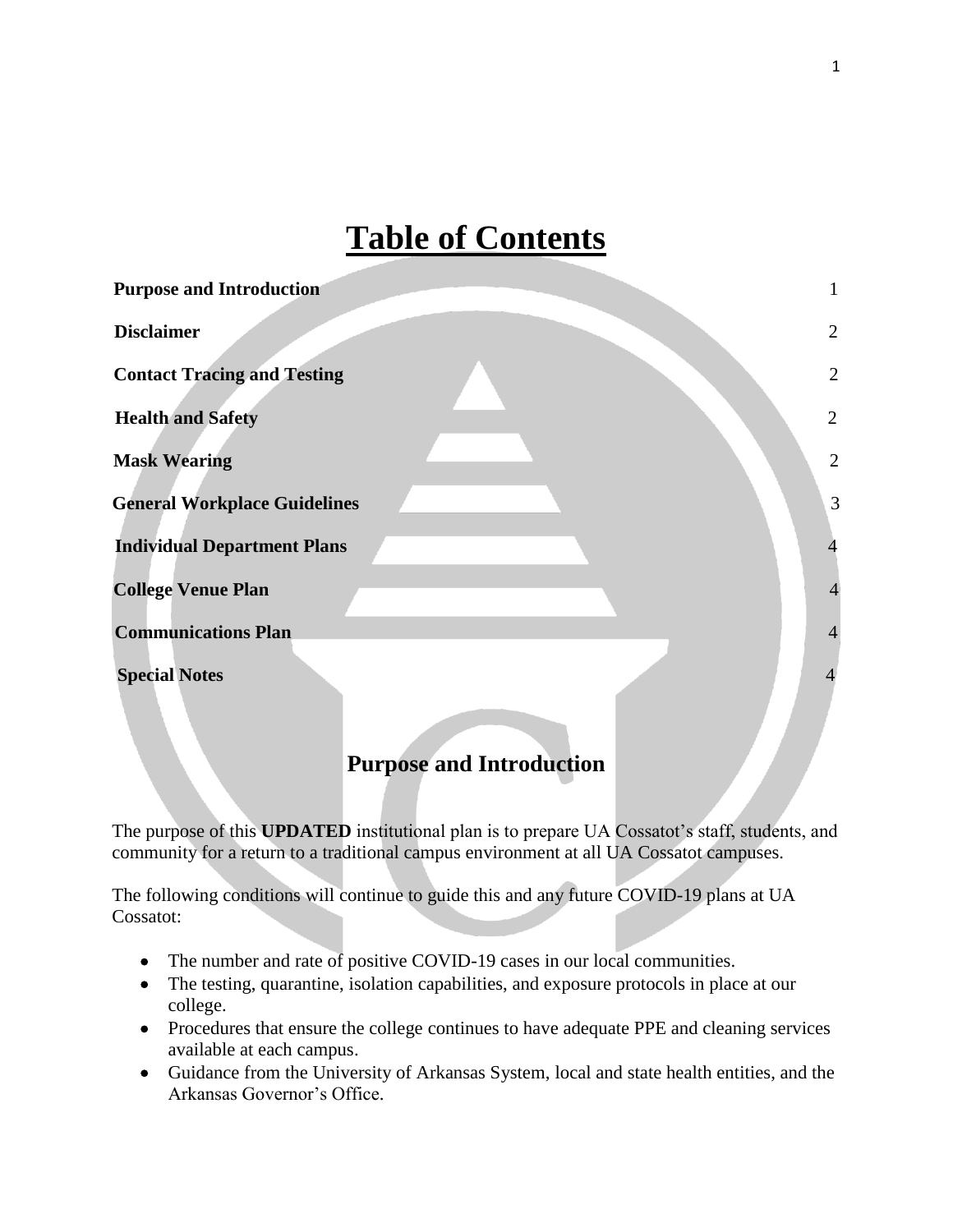This plan and its sections is a fluid response to the COVID-19 epidemic and may be changed based on the prevailing or impending health conditions locally, statewide, and regionally.

## **Disclaimer**

Because our knowledge and understanding of COVID-19 is evolving, UA Cossatot will continue to monitor COVID-19 trends locally, statewide, and regionally to update guidance as circumstances warrant. These policies and procedures do not ensure safety or protection from COVID-19.

# **Contact Tracing and Testing**

UA Cossatot will continue to utilize its partnership with the University of Arkansas for Medical Sciences (UAMS) to provide contact tracing for COVID-19 infected employees and students. UA Cossatot will refer students and employees who do not have access to COVID-19 testing, or do not know where to be tested to the local Arkansas Department of Health (ADH) Units in Sevier, Howard, Little River, and Pike counties.

# **Health and Safety**

#### **UNIVERSAL MASK WEARING IS NO LONGER REQUIRED BUT STUDENTS, EMPLOYEES, AND VISITORS WHO PREFER WEARING A MASK ARE ENCOURAGED TO DO SO.**

### **UA COSSATOT WILL CONTINUE TO ENCOURAGE THE FOLLOWING:**

- Social distancing of 6 feet for employees and students in all indoor and outdoor settings.
- Strict self-reporting of symptoms.
- Frequent hand washing and posted reminders to do so.
- Frequent disinfecting of used classrooms and common spaces.
- Discourage sharing items such as pens, staplers, etc.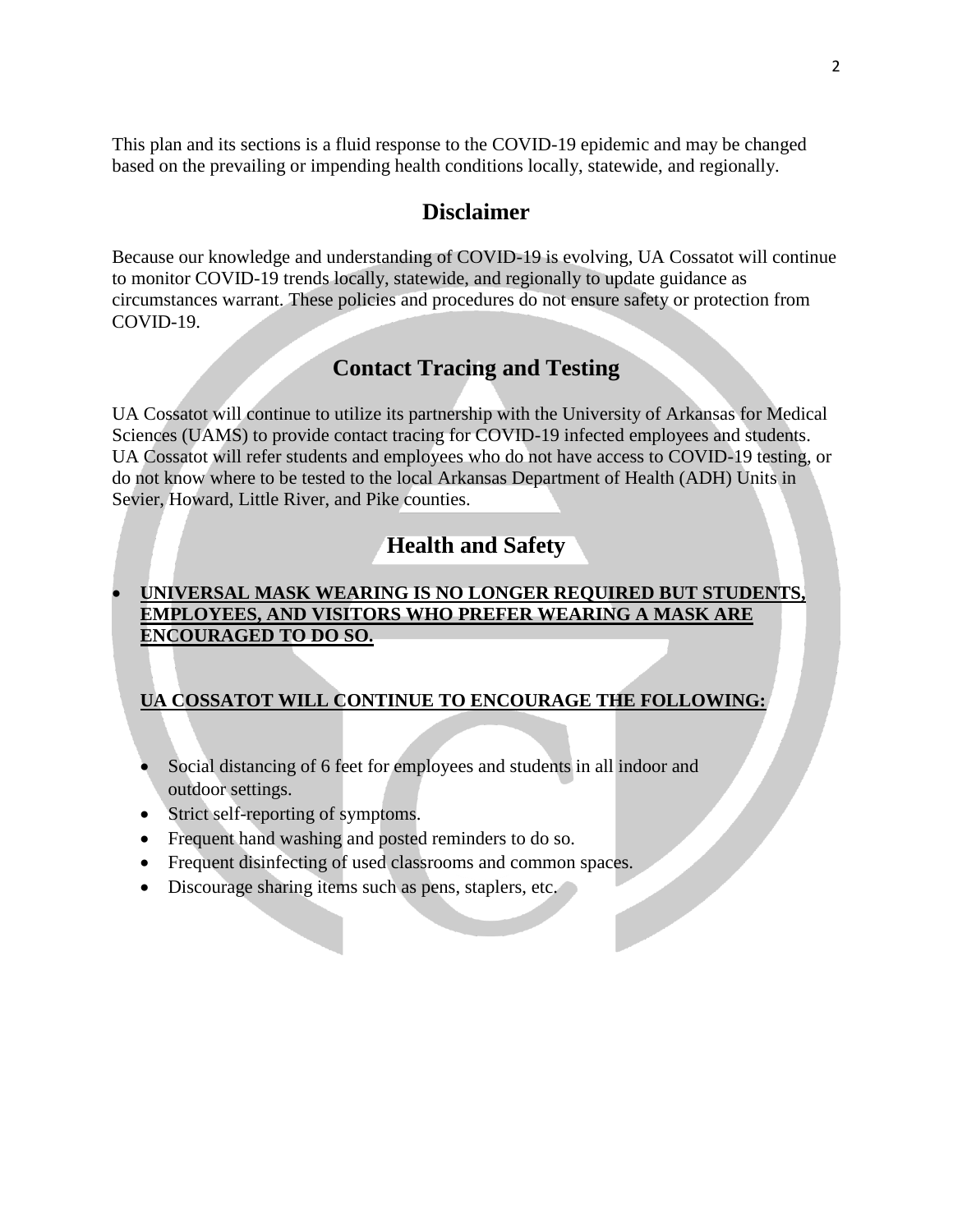# **General Workplace Guidelines**

#### **Daily Attendance Protocols for All Employees**

#### *Symptom Monitoring*

In this **UPDATED** plan, UA Cossatot will continue to insist that staff reports to their supervisor any COVID-19 related symptoms listed below prior to reporting to work. Staff must be free of ANY symptoms potentially related to COVID-19, or have had clearance by a medical professional or test result to be eligible to return to work.

Symptoms may include one or more of the following:

- **Cough**
- Shortness of breath or difficulty breathing
- Fever (100.4 degrees Fahrenheit or higher)
- Chills
- Repeated shaking with chills
- Runny nose with new sinus congestion
- Muscle aches
- Fatigue
- Sore throat
- Headache
- New gastrointestinal (GI) symptoms
- New loss of taste or smell

#### *Positive COVID-19 Cases*

Staff who test positive for COVID-19 must isolate at home until cleared to return to work by the ADH. Moreover, staff who have had ADH-documented close contact (within 6 feet for 15 minutes or more) with someone who has tested positive for COVID-19, are required to quarantine for seven (7) days from the exposure date prior to returning to work or provide proof of a negative COVID-19 test.

*\*If someone has exposure to COVID-19, and have been fully vaccinated, they do not have to quarantine.*

#### *Student COVID-19 Cases*

All students will receive information detailing how UA Cossatot will handle the testing and tracing of COVID-19 cases, as well as and resources they need to be successful and remain as safe as possible during the fall semester.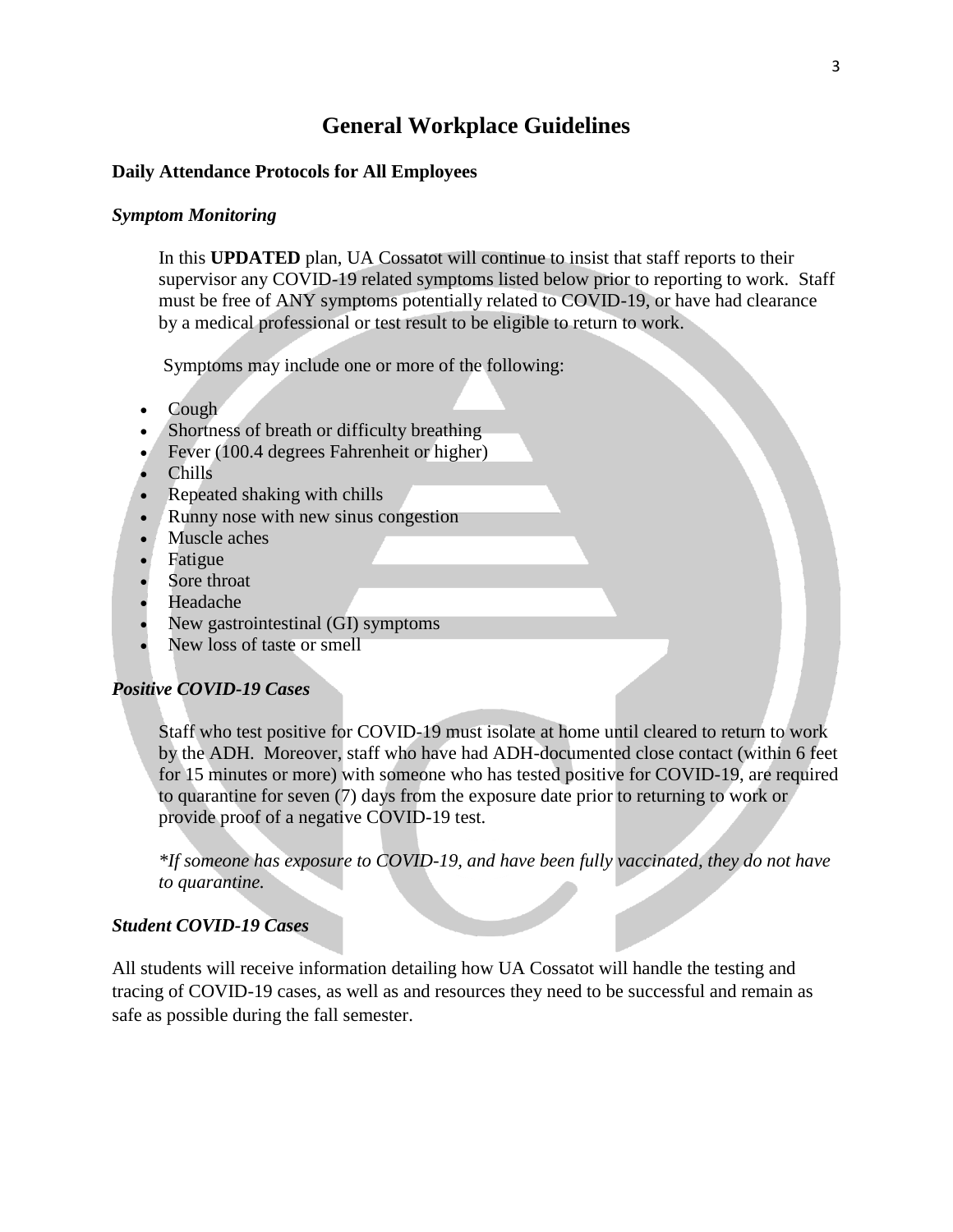#### **Individual Department Plans**

**All departments will return to normal operations (while still abiding by the conditions listed in the first sections of this UPDATED plan) on May 17, 2021. If there is another COVID-19 outbreak, departments may initiate the department plans used during the 20-21 academic year.**

# **College Venue Plan**

This **UPDATED** plan allows the full reopening of all UA Cossatot venues. The college will encourage all visitors to follow the Health and Safety guidelines listed above.

### **Communications Plan**

The College Relations Department will continue to address the need for public awareness of the COVID-19 situation in the communities we serve, while educating those communities, as well as college staff and students, of college efforts to make its learning environment as safe as possible. For marketing and outreach we will use social, digital, and traditional media methods to stress the importance of the CDC's recommendations regarding hygiene and social distancing. The College Relations Department will also inform the public of any alterations of UAC services caused by changes in the COVID-19 spread in the area. Our College Relations team will meet every two weeks to address those changes. All communications will abide by HIPAA standards.

#### **Special Notes**

#### **Regarding COVID-19 Reporting By Employees**

Employees who test positive for COVID-19 should contact Human Resources, Ashley Aylett as the institutional contact tracer, and their immediate supervisor, follow their physician's directives for home quarantine or hospitalized care, and report back to work only after the ADH has sent a letter of clearance to return to work.

The office of Human Resources will confirm receipt of the clearance to return to work and will retain this letter in the employee's personnel file.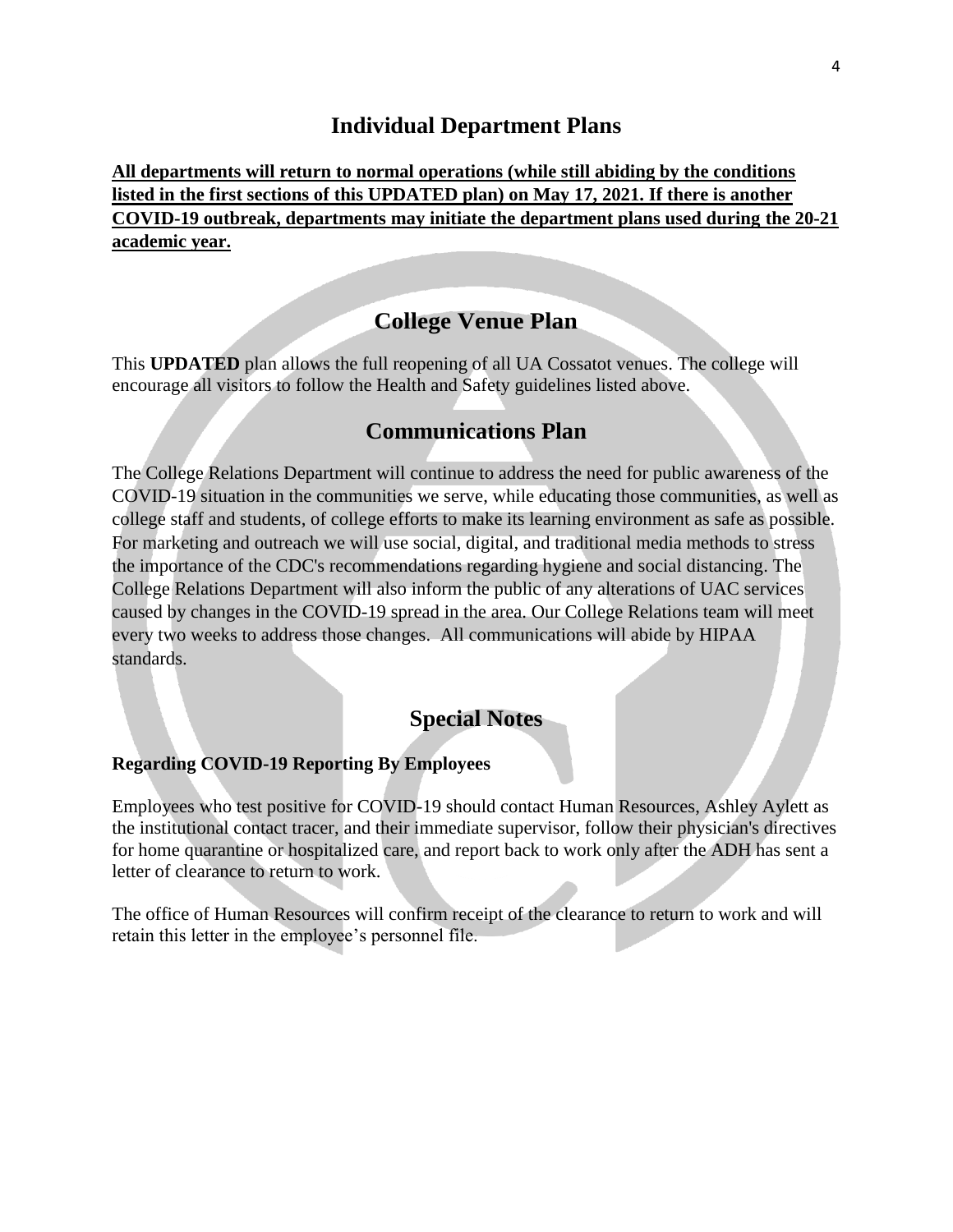#### *Families First Coronavirus Response Act (FFCRA)*

On December 31, 2020, the additional leave programs provided in the federal Family First Coronavirus Recovery Act (FFCRA) ended.

In support of employees in the continuing COVID-19 pandemic period, effective January 1, 2021, the University will extend the opportunity for up to 80 total combined hours of paid leave for employees affected by COVID-19. The leave program is not a continuation of the FFCRA leave.

For such paid leave to be granted, the following requirements must be met:

- o The employee must not have previously used 80 hours of COVID-19 leave as was provided by the federal Family First Coronavirus Relief Act (FFCRA).
- o Due to Coronavirus the employee is subject to a federal, state, or local quarantine order.
- o The employee has been directed by the Department of Health or other health authority to quarantine due to Coronavirus.
- o Due to Coronavirus the employee is subject to extended campus return-to-work guidelines (up to14 days rather than the seven and ten day options provided by the AR Department of Health).
- o The employee is experiencing Coronavirus symptoms and is seeking a medical diagnosis.
- o The employee must provide care for their dependent child whose school or daycare is closed due to COVID-19.
- o The employee must be unable to work from home due to illness or have a job in which working from home is not possible.
- o The employee must provide (within a reasonable time established by the campus) appropriate physician, school, Department of Health or equivalent documentation supporting the leave utilization.

Employees who used a portion of the available FFCRA 80 hours in 2020 may use the remainder as COVID-19 leave in 2021 but in no case may use a combined total of more than 80 hours.

Including leave previously used under FFCRA, COVID-19 leave is limited to no more than total of 80 hours for any combination of quarantine, illness or child care leave eligibility.

The 80-hour maximum will be prorated for less than full-time employees.